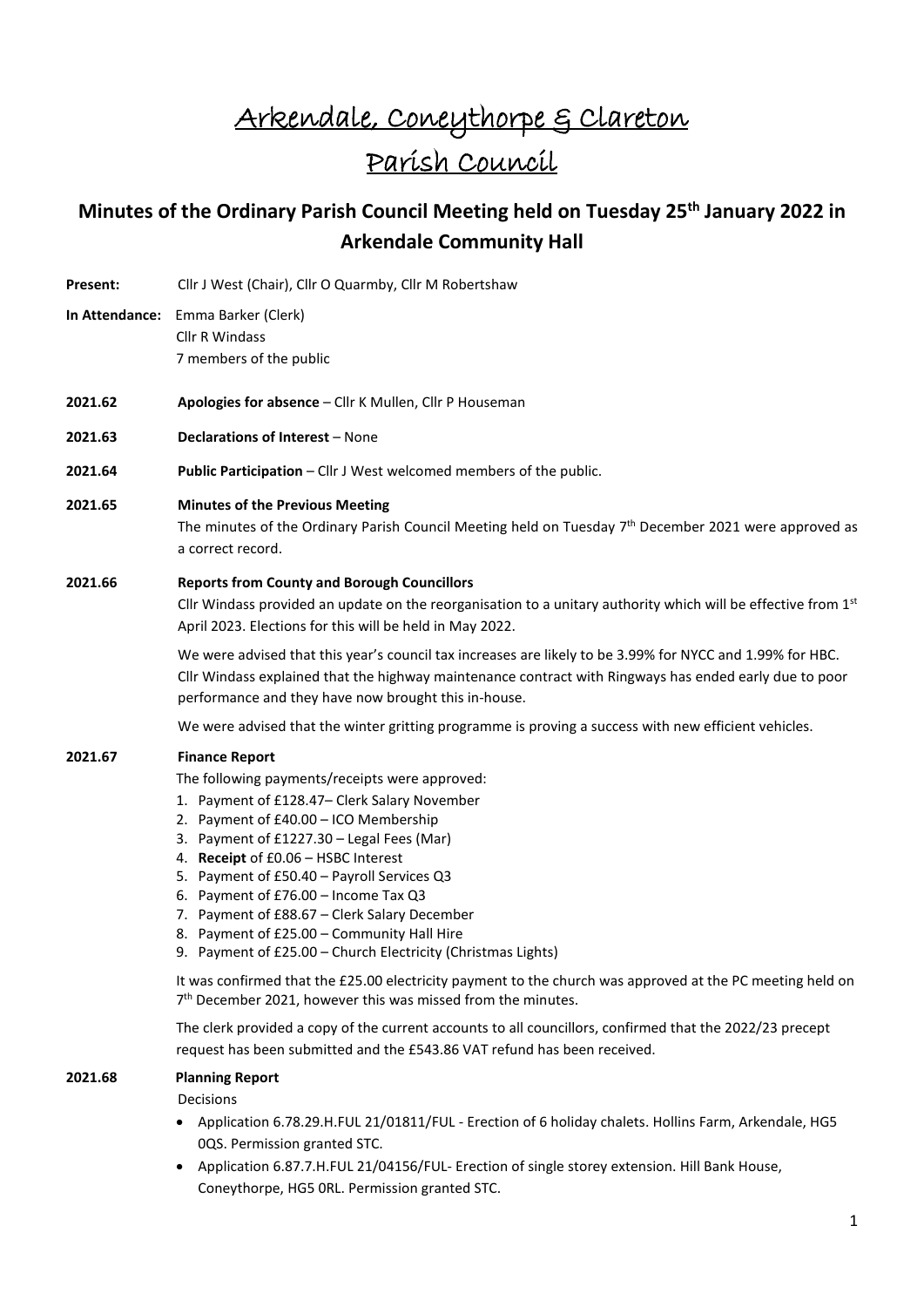Applications

- Application 6.78.89.B.OUT 21/05306/OUT– Outline application for the erection of 8 dwellings. Land comprising field at 438295 460878, Moor Lane, Arkendale.
- Application 6.78.66.C.FUL 21/04813/FUL Erection of single storey side extension and 2 no. front dormer windows. Stable Cottage, Moor Lane, Arkendale, HG5 0QU.

Appeals - None

Applications received since the publication of the agenda and prior to the meeting – None

Other – There was a discussion around communicating planning applications to the community. It was agreed that Cllr Quarmby and Gavin Holman will liaise to circulate notifications.

#### **2021.69 Highways**

Holgate Bridge - Cllr Robertshaw is continuing to chase Area 6 to action the repair.

#### **2021.70 Countryside Matters and Fly Tipping**

Cllr Houseman advised prior to the meeting that there have been no new incidents of fly tipping since the previous meeting.

#### **2021.71 Village Reports**

**Arkendale -** None

#### **Coneythorpe and Clareton**

- Defibrillator Cllr West advised we are still awaiting delivery
- Potholes Cllr West is continuing to chase action
- Rowan Tree on the Village Green Cllr West advise this has not yet progressed
- Potential Damage by Old Forge Roof Cllr West advised that damage is being caused to property by the deteriorating roof. It was agreed that he would report this to HBC for assistance.

### **2021.72 Correspondence Received**

Gavin Holman advised of plans to hold an event in Arkendale for the Queen's Jubilee. The PC agreed to support the event and suggested the Mar as a potential location.

#### **2021.73 Public Consultation**

Cllr Mullen advised prior to the meeting that she is pulling together a flyer to circulate to the Councillors prior to distribution.

#### **2021.74 Funding Opportunities**

Cllr West confirmed no current opportunities.

#### **2021.75 Arkendale.gov.uk**

Cllr West advised he is still investigating this.

#### **2021.76 The Mar / Tree and Hedge Project**

Cllr Mullen advised prior to the meeting that the review of payments and receipts has been completed. Cllr Quarmby is due to confirm the likely cost for the outstanding legal fees so remaining funds can be calculated.

It was advised that the 3 failed trees in Arkendale are now due to be replaced, this has funded privately.

There was a discussion around the ongoing cost of maintenance for the Mar. Cllr West advised that the estimated cost of £1000 per year is too high and believes that the precept should not be increased to cover the cost. Cllr Quarmby agreed to reassess the minimum annual funds required to cover the maintenance.

#### **2021.77 Formation of "Friends of the Mar" Group**

Cllr Mullen advised prior to the meeting that this is ongoing. There was a discussion that it is hoped activities by this created group will alleviate the required funds to maintain the Mar.